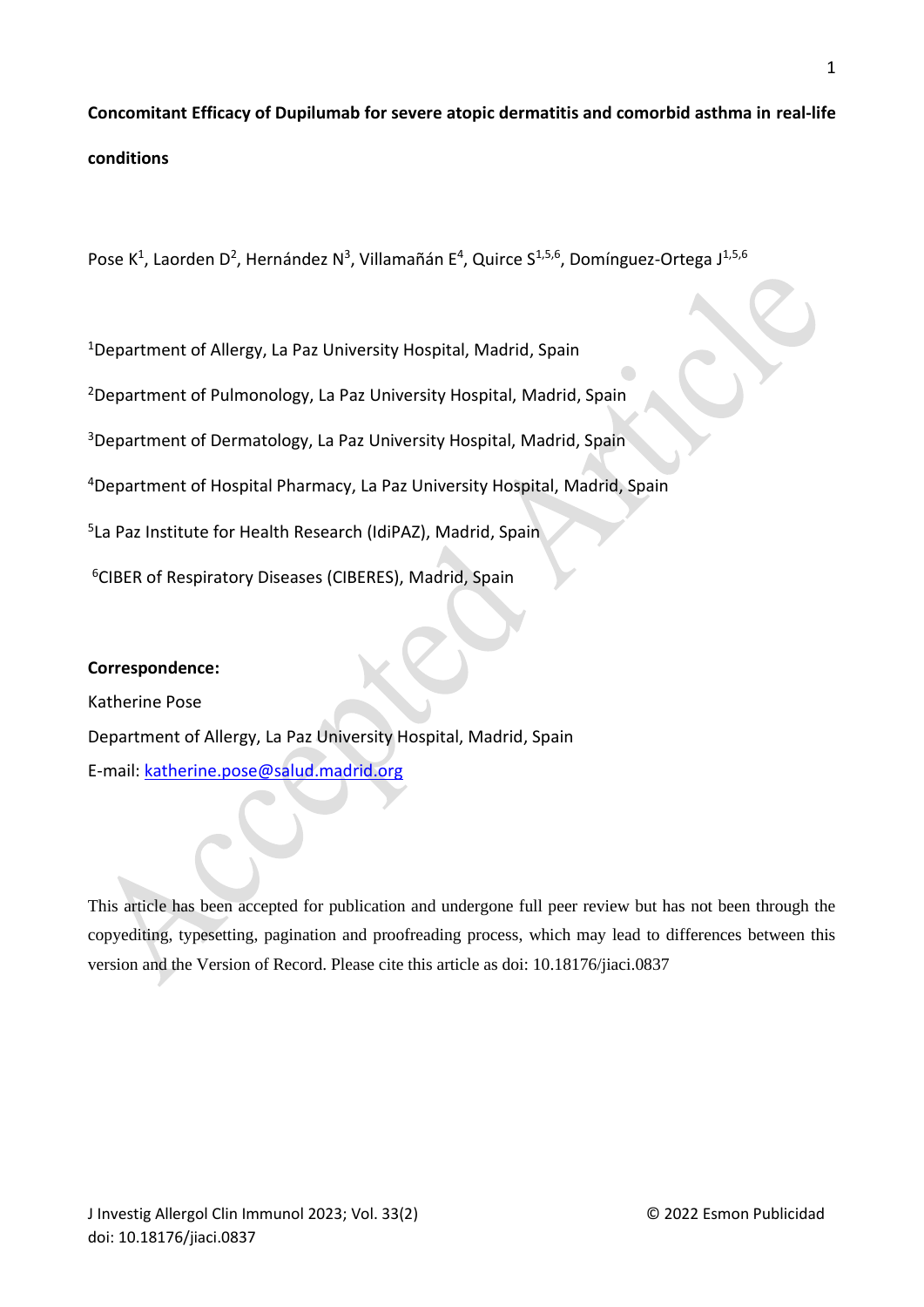**Key words:** Dupilumab. Asthma. Severe atopic dermatitis. Type 2 inflammatory diseases. IL-13. **Palabras clave:** Dupilumab. Asma. Dermatitis atópica grave. Enfermedades inflamatorias tipo 2. IL-13.

Atopic dermatitis (AD) is a heterogenous relapsing chronic inflammatory disease, with a wide variation of clinical presentation and severity. Severe AD (SAD) is characterized by recurrent eczematous plaques and severe itching, often associated with an increased risk for other atopic conditions (such as asthma) and mental health disorders [1,2]. Guidelines recommend conventional treatments as the cornerstone of AD therapy. For refractory cases to adequate topical treatment, there are systemic immunosuppressive therapies and, more recently, new targeted therapies have been approved or are in clinical development [3]. Dupilumab is the first biological agent approved to treat SAD that resulted in being effective, fast and safe in these patients [4]. Dupilumab has also shown efficacy in uncontrolled severe Type-2(T2) asthma by blocking the alpha-subunit of the interleukin-4 receptor [5,6]. Receptor blockade remains stable for the next 4 weeks after administration [7]. However, there is a lack of information regarding its effect on asthma outcomes in patients with SAD and comorbid T2-asthma. The aim of this study is to describe the impact of dupilumab on asthma outcomes in adults with SAD and comorbid asthma.

We present a retrospective observational study carried out at La Paz University Hospital in Madrid (Spain). The local Ethics Committee approved the study (PI-5027). We included patients ≥18-yearold were included if they were on treatment with dupilumab for SAD at standard dose (300 mg/2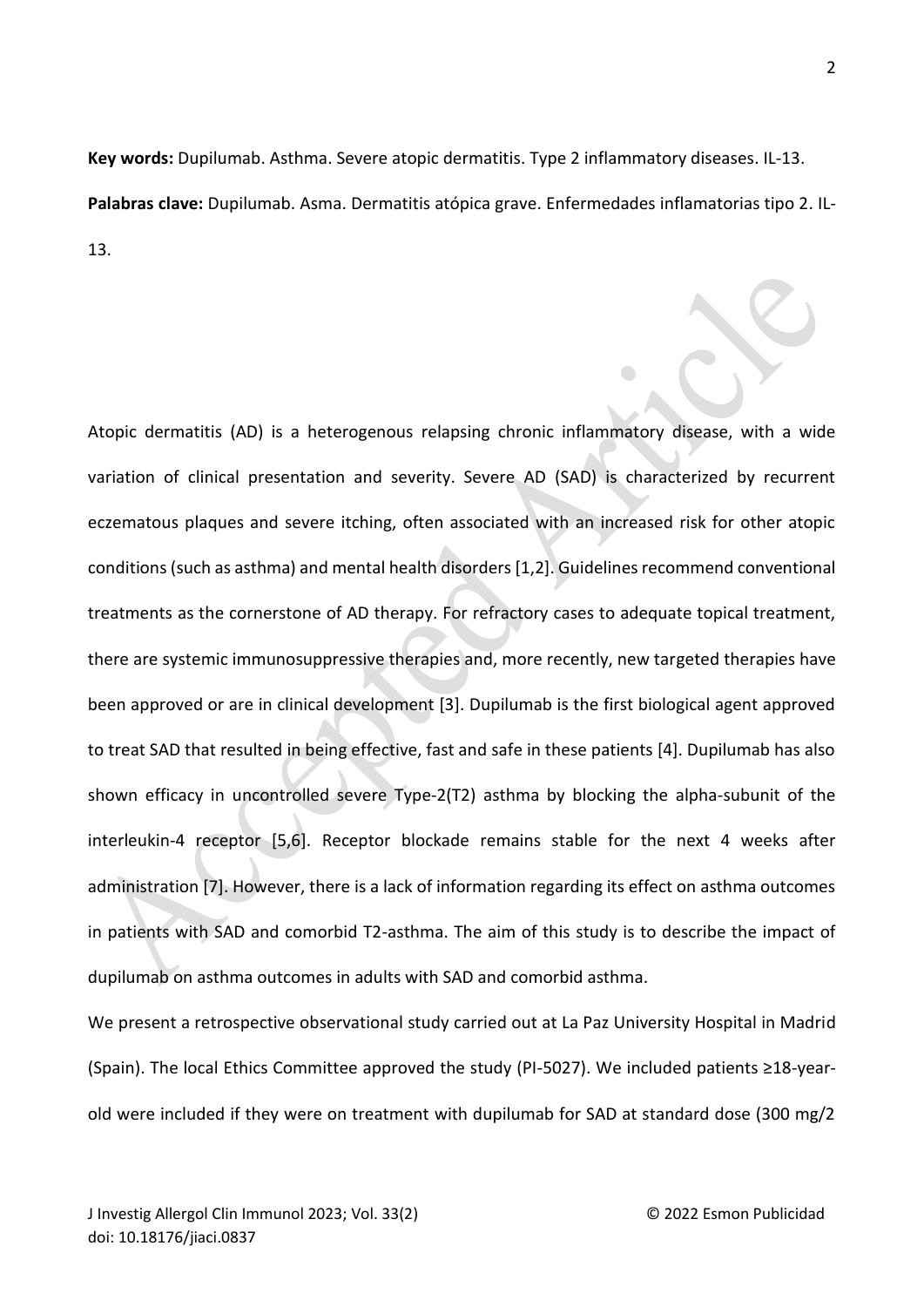weeks) for at least six months, and concomitantly presented objectively confirmed type-2 asthma of any severity. General demographic data was registered. Asthma control was classified before and ≥6 months after starting treatment, according to Global Initiative for Asthma (GINA) guidelines as well-controlled, partially controlled, and poorly controlled [8]. Lung function tests and asthma control test (ACT) were also recorded when available. Several scales for control and quality of life in SAD were evaluated, including SCORing Atopic Dermatitis (SCORAD), Eczema Area and Severity Index (EASI), Investigator Global Assessment (IGA), Body Surface Area (BSA) and Dermatology Life Quality Index (DLQI). Blood eosinophils counts in peripheral blood and total serum immunoglobulin E (IgE) were also registered. We analyzed data with the statistical program SAS 9.3 (SAS Institute, Cary, NC, USA). Quantitative data was described using the median and interquartile range, due to the distribution of these data. A p-value <0.05 was considered statistically significant.

Thirteen patients with SAD and asthma were included. Seven were men, median age 35.7 years (range from 18 to 58 yrs.). One patient had mild asthma, eleven moderate asthma and one severe asthma. Allergic rhinitis (AR) co-occurs in nearly 75%-80% of all patients with asthma. There are very few studies on the effects of dupilumab in AR, but they did result in improvement in asthma and a significant decrease in nasal symptoms associated with AR [6]. In our study, the most frequent related comorbidities were rhinitis (61.5%) and food allergy (30.8%). Of the 8 patients with rhinitis, we have follow-up data after dupilumab in 6 of them, 5 of whom have shown improvement in their rhinitis, with fewer symptoms and less use of topical and oral medication (no specific questionnaire was administered).

We do not have information on the progress of food allergies in the 4 patients who presented it, mainly because they avoid those foods. None of them were smokers or presented with gastroesophageal reflux, nasal polyposis or obesity. Most patients experienced a marked clinical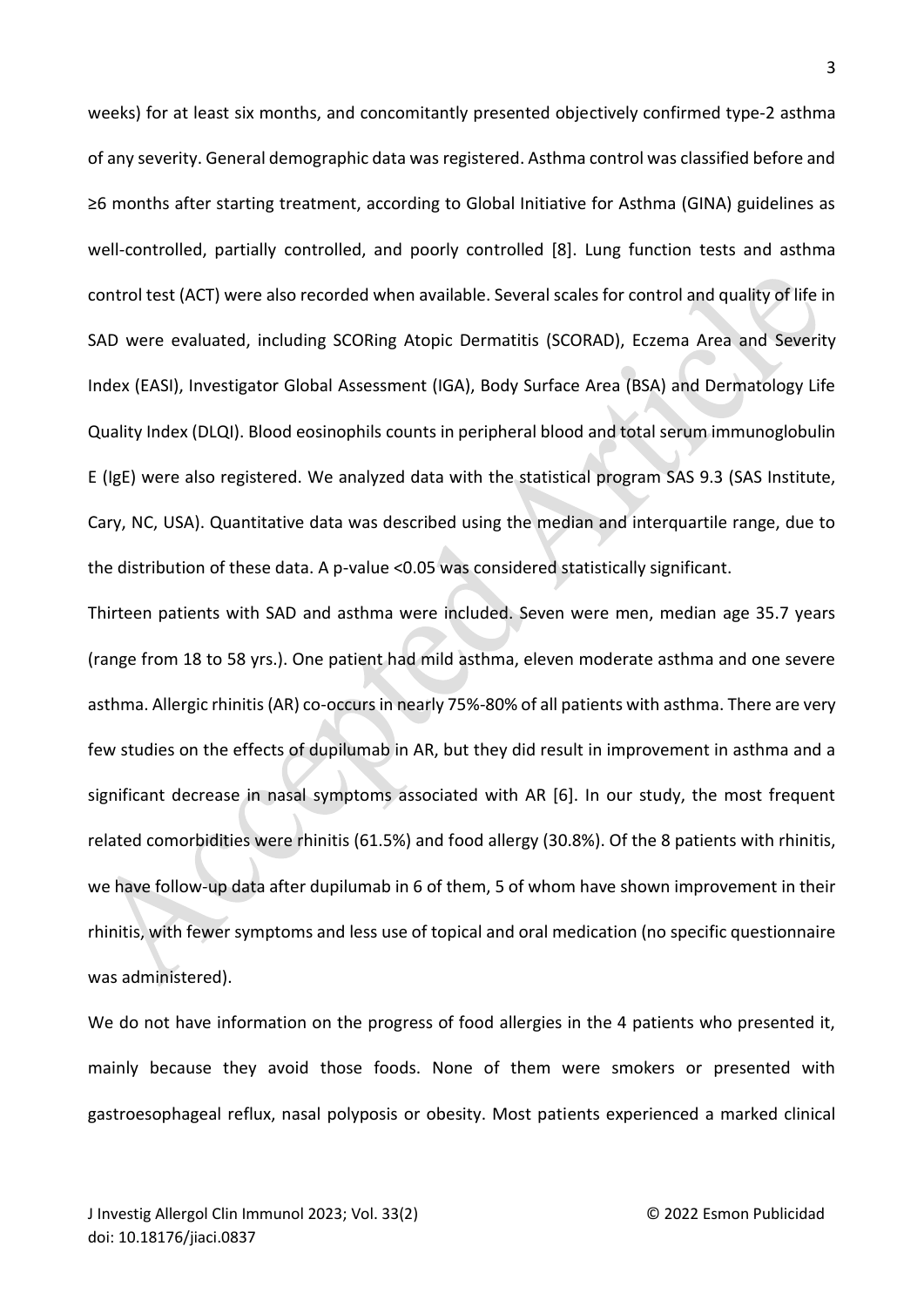improvement in both diseases, 92.3% in AD and 61.5% in asthma. Only 1 patient presented wellcontrolled asthma before dupilumab while nine had their asthma controlled and 6 out of 9 patients stepped-down GINA treatment step after ≥6 months of treatment. ACT scores in the 5 patients with recorded data increased up to 20, with 4 of them reflecting complete asthma control (ACT 25). Three patients presented conjunctivitis, the most frequent adverse event, one presented herpes simplex reactivation, and none reported arthralgia or headache. In one patient, dupilumab was removed because of lack of efficacy in SAD outcomes. SAD scales improved with statistical significance (table 1 and Figure 1 for EASI). There were also significant reductions in the counts of eosinophils and total IgE. An increase in spirometry values for FEV<sub>1</sub> (percent predicted) and FEV<sub>1</sub>/FVC was observed, and all median z-scores showed numerical improvement in the before-and-after comparison (Table 1). FeNO was not evaluated.

Dupilumab is indicated to treat SAD in patients≥ 12 years of age who are candidates for systemic therapy. However, the European Public Assessment Report provides no information regarding the use of dupilumab in SAD and comorbid asthma [9]. There are very few clinical observations assessing this topic. Boguniewicz *et al*. evaluated the impact of dupilumab on asthma and sinonasal conditions in adult patients with moderate-to-severe AD in four phase 3, randomized, double-blinded, placebocontrolled trials<sup>9</sup>. Dupilumab improved all three diseases in a clinically meaningful and statistically significant manner [10]. From 2,444 patients, 774 had asthma, but its severity was not evaluated. Regarding asthma outcomes, Asthma Control Questionnaire-5 was measured. Although many patients were recruited, it was not a real-life study. Investigators documented comorbid asthma based on medical records rather than objective diagnostic tests, and no pulmonary function data were obtained. We studied patients in a real-life setting and asthma was objectively diagnosed and classified according to severity. Although pre-treatment ACT was not recorded, post-ACT values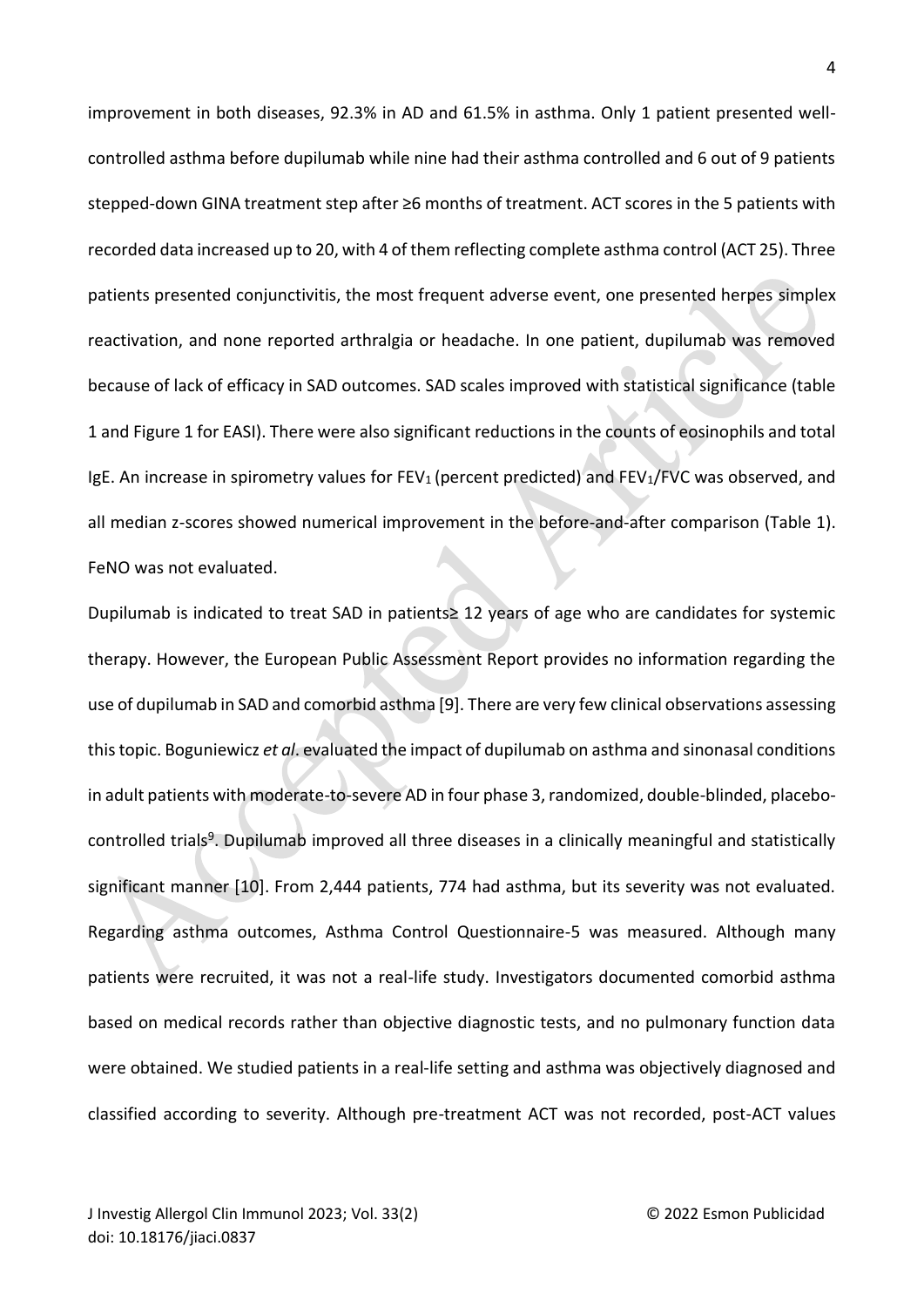reflect an optimal asthma control in most cases, which also is reflected in the capacity of stepping down in inhaled treatment and improvement in asthma control according to GINA recommendations.

Considering real-life scenarios, there is much less published experience, and it is limited to three case reports of patients with SAD and asthma. One presented a 24-year-old who improved the ADrelated quality of life (EASI and DLQI) with the use of dupilumab but also improved her uncontrolled moderate asthma (ACT increased from 14 to 24) after treatment [11]. Another case report of a 57 year-old Japanese woman with SAD and severe asthma after one year of dupilumab treatment decreased EASI and the annual exacerbation rate [12]. Finally, a 35-year-old woman who improved after sixteen weeks treatment with dupilumab (EASI and DLQI for SAD and FEV1/FVC for asthma from 50% to 74%) while diurnal symptoms became infrequent, nocturnal awakenings ceased and IgE levels dropped [13]. Remarkably, these cases did not evaluate the same outcomes, nor considered the same time of follow-up.

In conclusion, to the best of our knowledge, this is the largest population in which dupilumab, targeting type-2 inflammation in patients with SAD and comorbid asthma, has improved both diseases concomitantly in a real-life setting and with validated measurements of asthma outcomes. However, as this is a retrospective, uncontrolled study with its known limitations, further evaluation of these results in larger prospective, controlled, double-blind studies is needed.

#### **ACKNOWLEDGMENTS**

We thank the support of Itsaso Losantos Garcia in all statistical analysis and processing.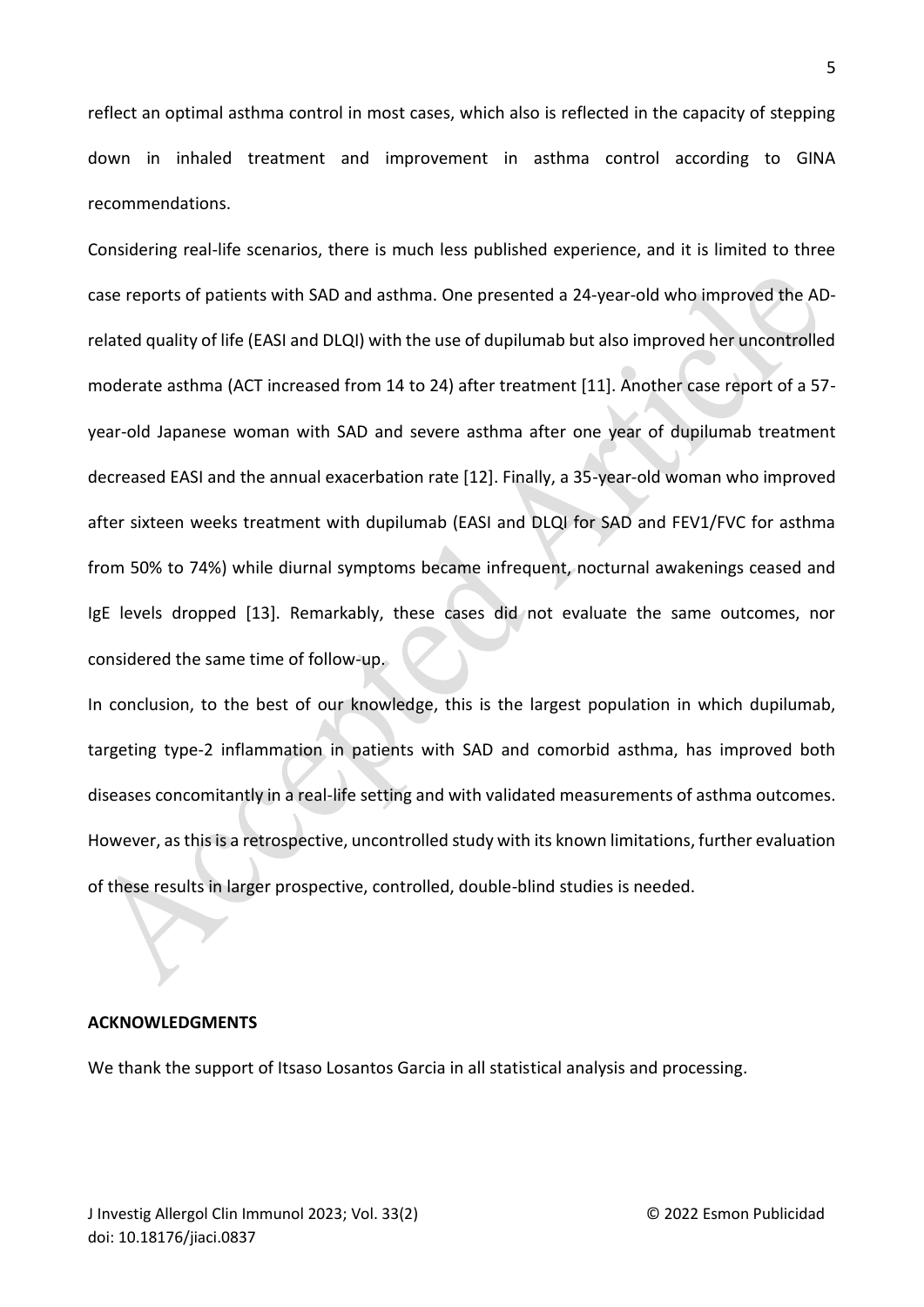### **CONFLICTS OF INTEREST**

Katherine Pose and Daniel Laorden have received funding to attend congresses and conferences. Javier Domínguez Ortega has been advisor, speaker, and investigator for AstraZeneca, GlaxoSmithKline, Novartis, Chiesi, Teva, LETI Pharma and Sanofi. Santiago Quirce has been on advisory boards and has received speaker's honoraria from AstraZeneca, GlaxoSmithKline, Novartis, Chiesi, Mundipharma, Teva and Sanofi. Natalia Hernandez has been on advisory boards and has received speaker's honoraria from Sanofi, Abvvie and Leo Pharma.

The authors have no other relevant affiliations or financial involvement with any organization with the subject matter or materials discussed in the manuscript apart from those disclosed.

### **FINANCIAL SOURCES STATEMENT**

There is no funding to declare.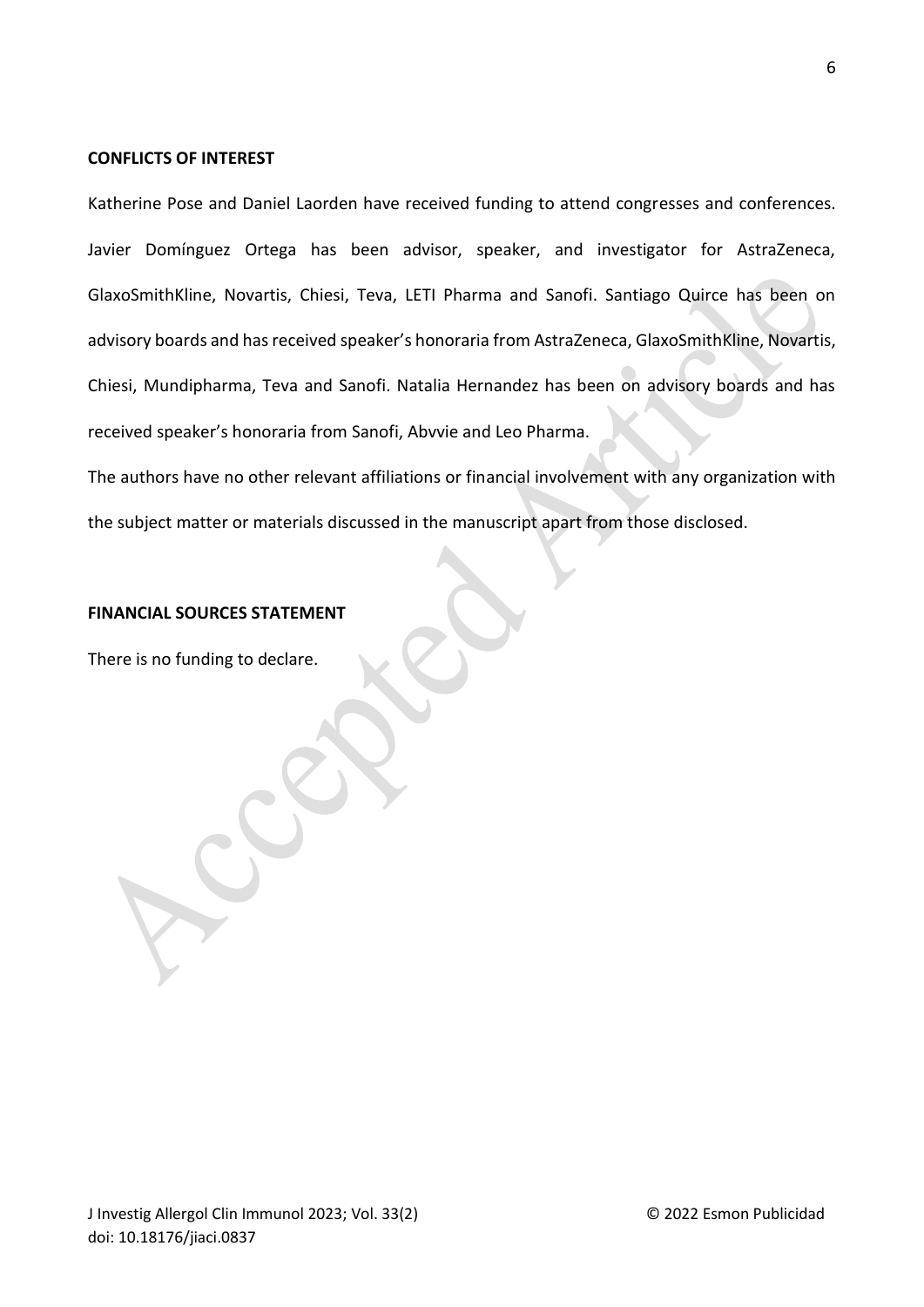### **REFERENCES**

- 1. Avena-Woods C. Overview of atopic dermatitis. *Am J Manag Care*. 2017;23:115-23.
- 2. Weidinger S, Novak N. Atopic dermatitis. *Lancet Lond Engl*. 2016;387:1109-22.
- 3. Ameen M, Meller S, Pinter A, Shear NH, Soria A, (the BADEL Study Group). Perception and Experience of Biologic Therapy in Atopic Dermatitis: A Qualitative Focus Group Study of Physicians and Patients in Europe and Canada. *Dermatol Ther*. 2021;11:2159-77.
- 4. Simpson EL, Bieber T, Guttman-Yassky E, Beck LA, Blauvelt A, Cork MJ, et al. Two Phase 3 Trials of Dupilumab versus Placebo in Atopic Dermatitis. N Engl J Med. 2016;375:2335-48.
- 5. Bakker DS, Ariens LFM, van Luijk C, Van der Schaft J, Thijs JL, Schuttelaar MLA, et al. Goblet cell scarcity and conjunctival inflammation during treatment with dupilumab in patients with atopic dermatitis. *Br J Dermatol*. 2019;180:1248-9.
- 6. Muñoz-Bellido FJ, Moreno E, Dávila I. Dupilumab: A Review of Present Indications and Off-Label Uses. *J Investig Allergol Clin Immunol*. 2022;32:97-115.
- 7. Pelaia C, Lombardo N, Busceti MT, Piazzetta G, Crimi C, Calabrese C, et al. Short-Term Evaluation of Dupilumab Effects in Patients with Severe Asthma and Nasal Polyposis. *J Asthma Allergy*. 2021;14:1165-72.
- 8. Thibodeaux Q, Smith MP, Ly K, Beck K, Liao W, Bhutani T. A review of dupilumab in the treatment of atopic diseases. *Hum Vaccines Immunother*. 2019;15:2129-39.
- 9. Global Initiative for Asthma GINA. Reports. [https://ginasthma.org/reports/.](https://ginasthma.org/reports/) Accessed June 09, 2022.
- 10. Boguniewicz M, Beck LA, Sher L, Guttman-Yassky E, Thaçi D, Blauvelt A, et al. Dupilumab Improves Asthma and Sinonasal Outcomes in Adults with Moderate to Severe Atopic Dermatitis. *J Allergy Clin Immunol Pract*. 2021;9:1212-23.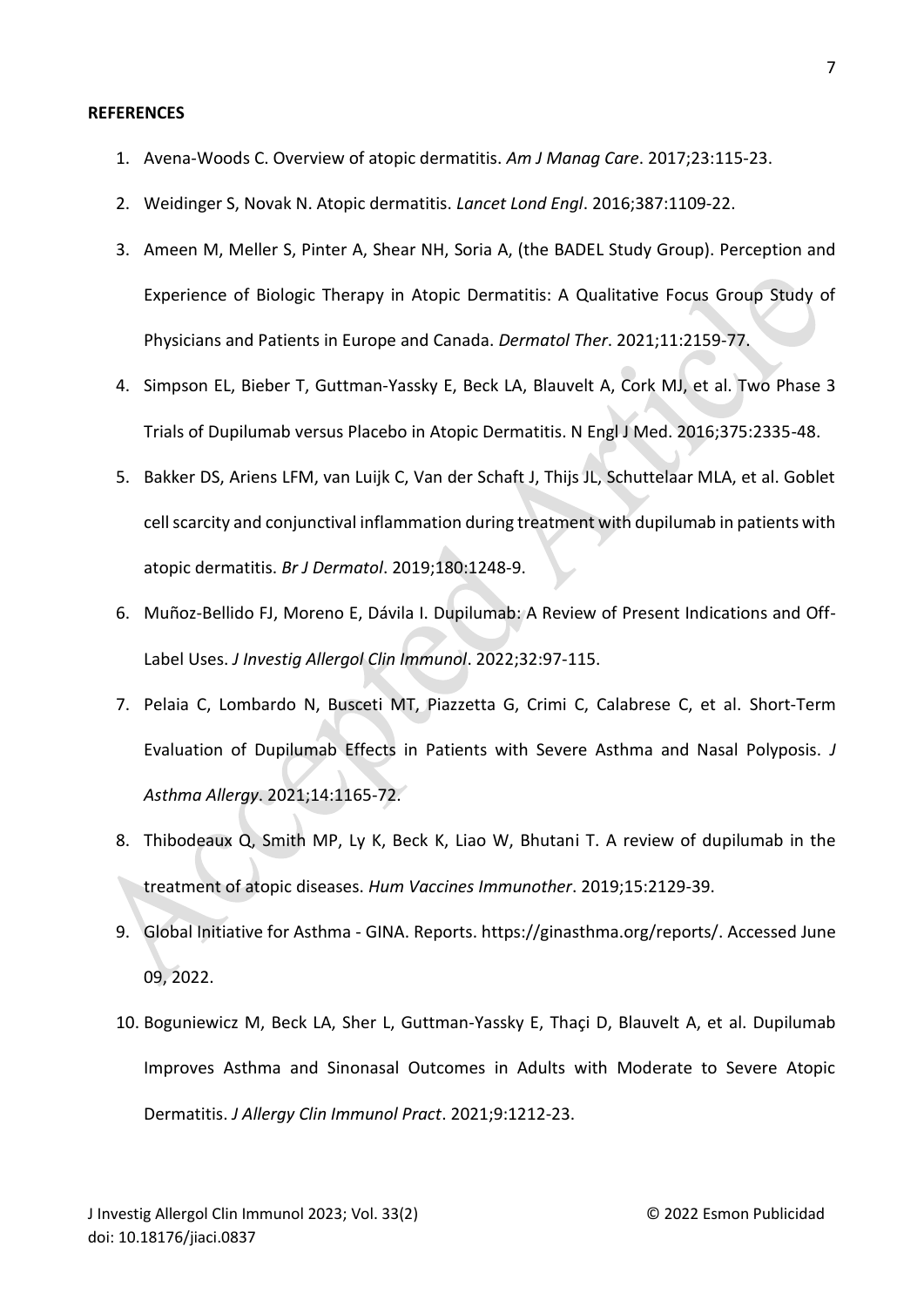- 11. Benzecry V, Pravettoni V, Segatto G, Marzano AV, Ferrucci S. Type 2 Inflammation: Atopic Dermatitis, Asthma, and Hypereosinophilia Successfully Treated With Dupilumab. *J Investig Allergol Clin Immunol*. 2021;31:261-3.
- 12. Ichiyama S, Ito M, Hoashi T, Kanda N, Natsuno T, Saeki H. Severe atopic dermatitis effectively treated with dupilumab changed from interleukin-5 inhibitors for concomitant severe bronchial asthma. *J Dermatol*. 2021;48:76-7.
- 13. Tolino E, Proietti I, Sarni A, Bernardini N, Mambrin A, Balduzzi V, et al. Success of dupilumab as a monotherapy in an adult patient affected by severe uncontrolled asthma and atopic dermatitis. *Dermatol Ther*. 2021;34:e14596.

J Investig Allergol Clin Immunol 2023; Vol. 33(2) © 2022 Esmon Publicidad doi: 10.18176/jiaci.0837